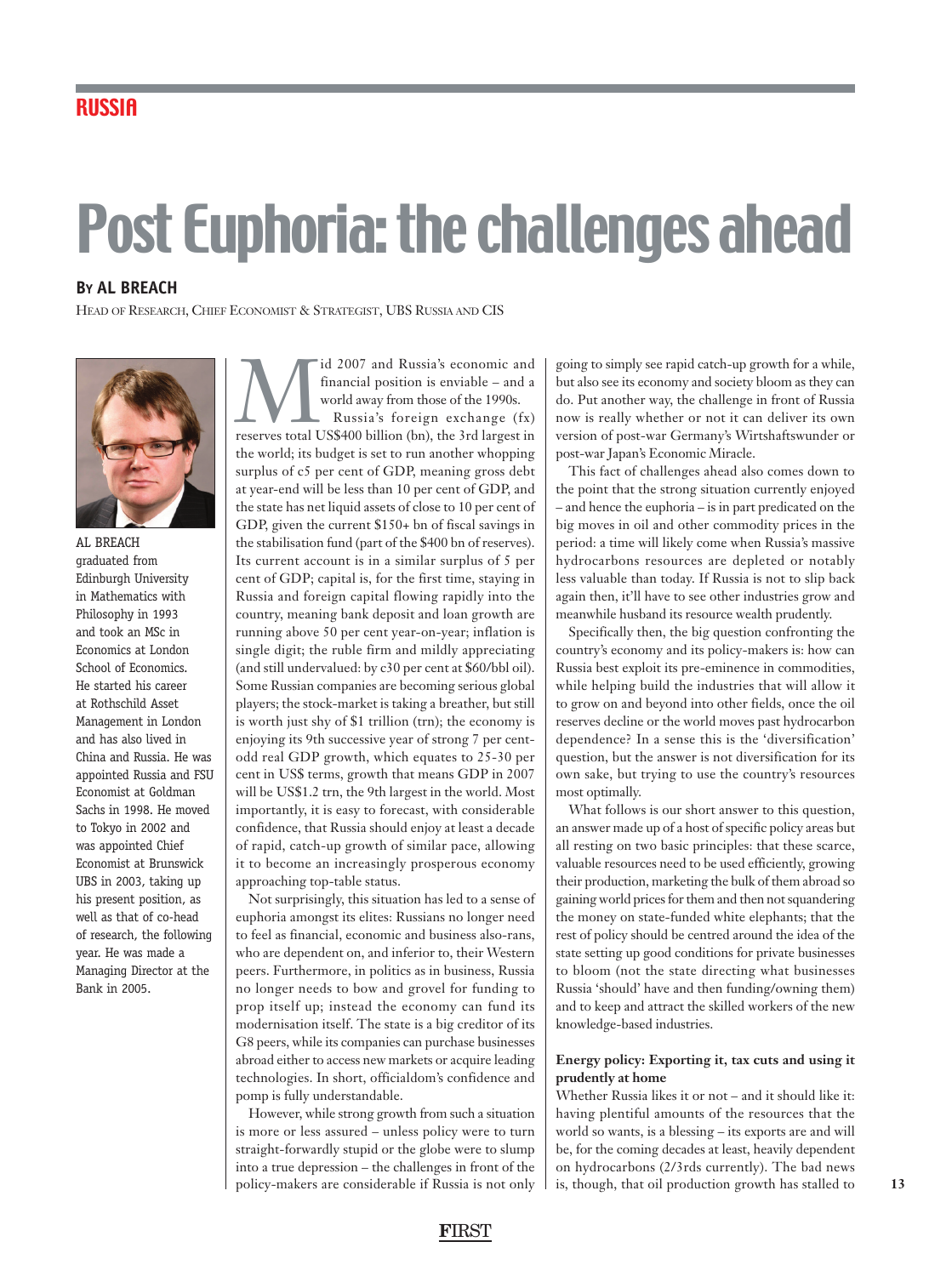# **RUSSIA**

With oil and gas prices approaching all-time highs, and Russia's cost of production and transportation among the lowest in the world, there is every reason for Russia to invest billions in new fields

a crawl (c2 per cent annually), gas production is little more than flat, and with domestic demand growth surging for both, Russia's exports of the two are hardly growing in volume terms and will even start declining if something is not altered soon.

If the status quo were to be sustained, one could imagine a situation 10-20 years out where exports would have slowed to minimal levels as domestic demand growth ate up an increasing share of stagnant production. Furthermore, we would increasingly see Russia's economy's rapid growth rates ever more dependent on oil prices and, in time, run up against the classic emerging market problem of potential balance of payments crises as export receipts splutter to a halt (in the worse case decline) and imports continue to surge.

This is, frankly, an absurd situation: with oil and gas prices approaching all-time highs, and Russia's cost of production and transportation of current crude production one of the lowest in the world (c\$15/bbl), there is every reason for Russia to invest billions in new fields – of which it has a large share of the world's remaining ones left to be exploited – so continue to grow production and exports to the booming Asian markets where demand rises rapidly, and the country to collect the receipts. And this both for oil and gas.

What needs to occur to make this achievable is simple: cut taxes somewhat for oil (so reducing the current c\$35/bbl of a final \$60/bbl price that goes to the state – and increasing in turn the c\$10/bbl of profit that goes to the oil companies); probably cut the export tax on both oil and gas in particular, so

**F**IRST



meaning the discount at which oil and gas trade locally decline somewhat (though the tax as a whole should be kept to lock-in Russia's comparative advantage in cheap energy); and make sure that domestic gas prices do indeed rise to 'export net-back parity' by 2011 as is now mooted, so that users at home stop using the scarce resource so inefficiently, and so conserving more for export.

If this were to be done, higher domestic prices would force more economising, while higher profitability would engender supply growth and the financing to commit to the big new investments needed to open up the new areas. Short-term, the state would lose some budget revenue. But the combination of higher mid-term revenues (due to higher export receipts) and the fact the state now owns close to 50 per cent of the oil and gas sector by equity so it gains on the equity / dividend side, means that the direct hit to the budget over the future would be minimal, if there at all (and this calculation does not include the second-order budget gains from more rapid growth of the overall economy such export growth would help). Furthermore, while the current tax policy on the sector was just what was required – it allowed a recently bankrupt country to build a first-rate balance sheet and so ensure economic and financial stability – going forward the marginal gain from the high oil and gas tax receipts is just more surpluses, more reserves and the purchase of some foreign equities with them: hardly the best use of a developing nation's moneys when there are all those valuable resources to be exploited.

#### **Macro fiscal policy: Keeping a lid on spending and other taxes**

Along with the lack of incentivisation of workers and managers that is central to communism, the other great failing of the defunct economic system is that the state is a terrible economic allocator of resources: politicians favour pet projects with dubious economics and current hand-outs to the population make for good short-term politics but do little to build wealth. The 'curse' of large natural resources is largely that they give politicians lots of financial resources to allocate funds badly. A great success of the Putin period has been the state's very prudent fiscal policy – big budget surpluses and a reluctance to spend them itself, instead saving them as reserves in foreign bonds: evidence, i.e., that the correct lesson had been learnt from the dud soviet experiment. The country cannot afford a relapse to old bad habits.

### **Monetary and fx policy: Slow appreciation of the ruble**

The policy of keeping the ruble cheap while the